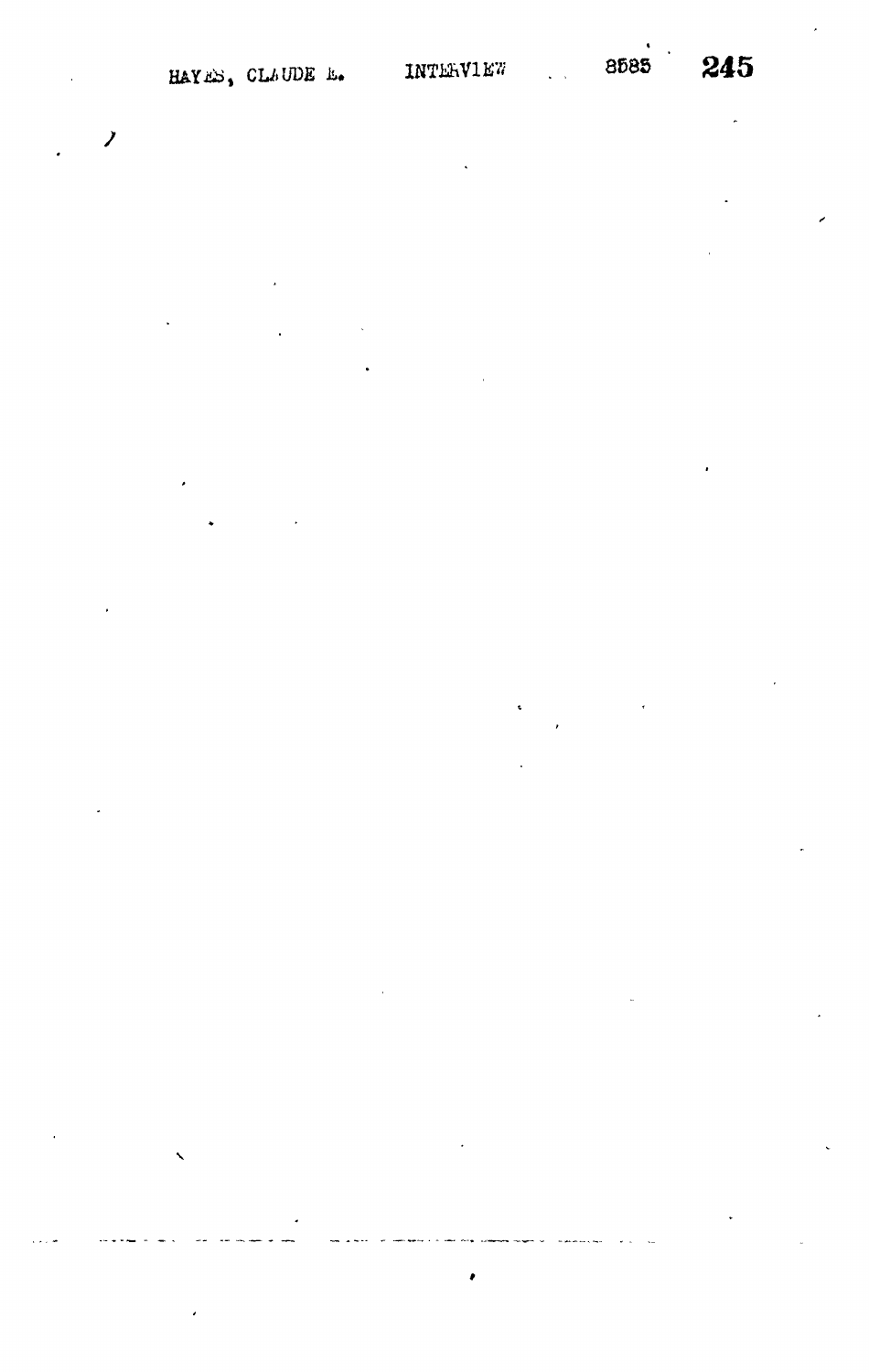| HAYES, CLAUBE E. INTERVIEW.<br><b>BIOGRAPHY FORM</b><br>WORKS PROGRESS ADMINISTRATION<br>Indian-Pioneer History Project for Oklahoma                                                                                                                                      | 8585<br>Form $A - (S - 149)$<br>246 |
|---------------------------------------------------------------------------------------------------------------------------------------------------------------------------------------------------------------------------------------------------------------------------|-------------------------------------|
| Field Worker's name Ruby Wolfenbarger                                                                                                                                                                                                                                     |                                     |
| This report made on (date) September 21                                                                                                                                                                                                                                   | 1937                                |
| 1. Name Claude E. Haves                                                                                                                                                                                                                                                   |                                     |
| 2. Post Office Address ______ Sentinel, Oklahoma.                                                                                                                                                                                                                         |                                     |
|                                                                                                                                                                                                                                                                           |                                     |
| 4. DATE OF BIRTH: Month August Day 17 Year 1883                                                                                                                                                                                                                           |                                     |
| 5. Place of birth ___________ Warren County, Tennessee                                                                                                                                                                                                                    |                                     |
| 6. Name of Father James L. Hayes Manuel Place of birth Tunnessee                                                                                                                                                                                                          |                                     |
| Other information about father Farmer                                                                                                                                                                                                                                     |                                     |
| 7. Name of Mother Willie Bray                                                                                                                                                                                                                                             | Place of birth Tenness              |
| Other information about mother                                                                                                                                                                                                                                            | <b>Housewife.</b>                   |
| Notes or complete narrative by the field worker dealing with the life and<br>story of the person interviewed. Refer to Manual for suggested subjects<br>and questions. Continue on blank sheets if necessary and attach firmly to<br>this form. Number of sheets attached |                                     |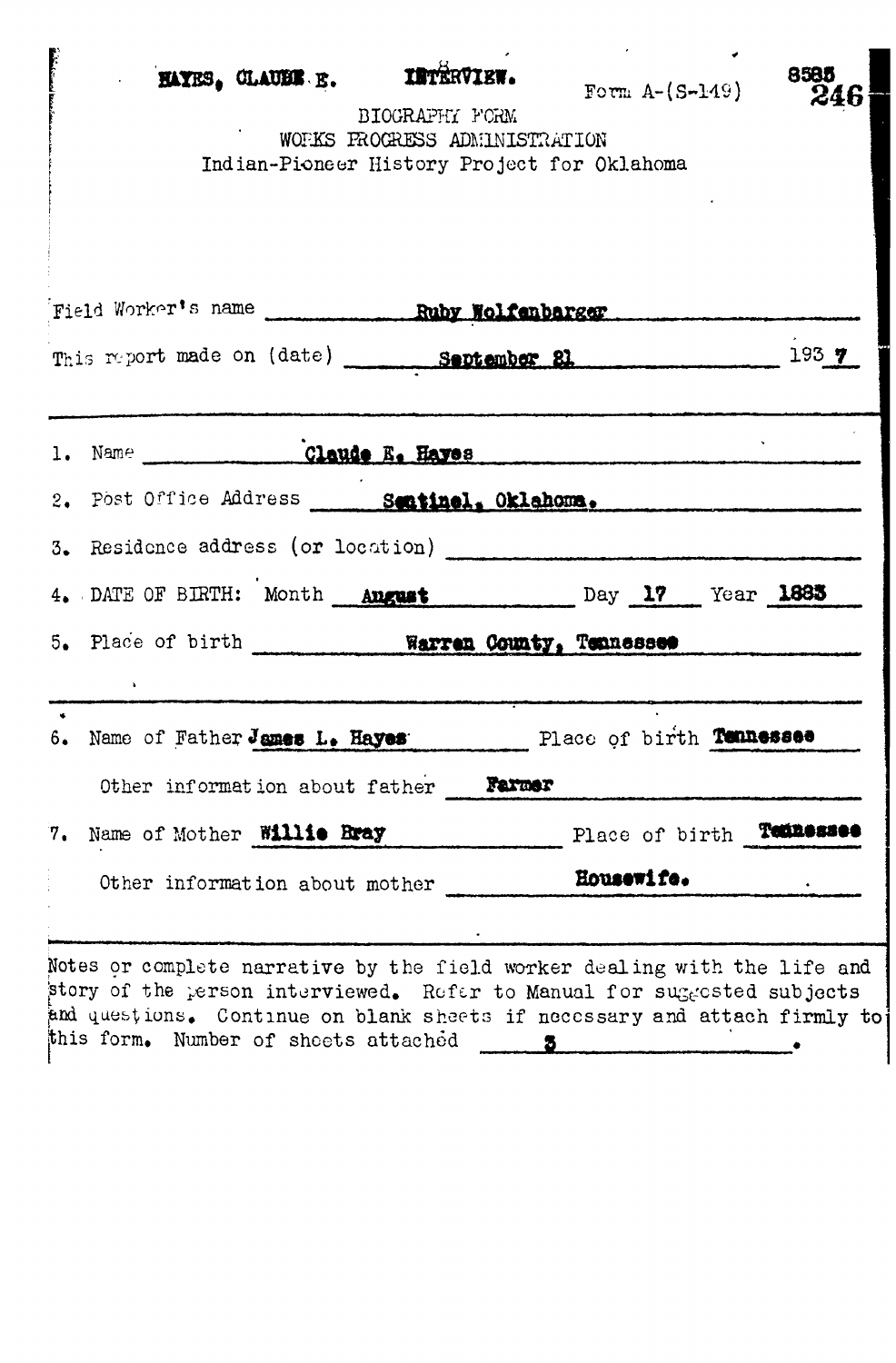## 247

**Baby Wolfenbarger Interviewer September £0, 1937**

## **Witerview with Mr. Claude E. Hayes Sentinel, Oklahoma.**

**X was bora In Warren County, Tennessee, August 17, 1883. X had one brother out in Oklahoma who wrote letters back hone to as telling about what a wonderful country this** was and what good prospects he had in making money by farming. I became discontented with my home life in Tennessee **so at an early age I left home and oame to Oklahoma,**

**X came on the train to Mouatain View in the southwestern part of Oklahoma; it was just a small place had one store, post officet blacksmith shop and a few houses, most of which were just one room houses or dugouts.** 

**X picked cotton all fall and worked on the farm, out wood and hauled water as the place where X worked didn't have any well and we had to haul water from a neighbor<sup>4</sup>s** well which was about five miles away\we hauled the water **in barrels.**

**The next year X rented forty acres of land from a** neighbor man. I put most of this in a truck patch. It was about helr way between Mountain View and Carnegie.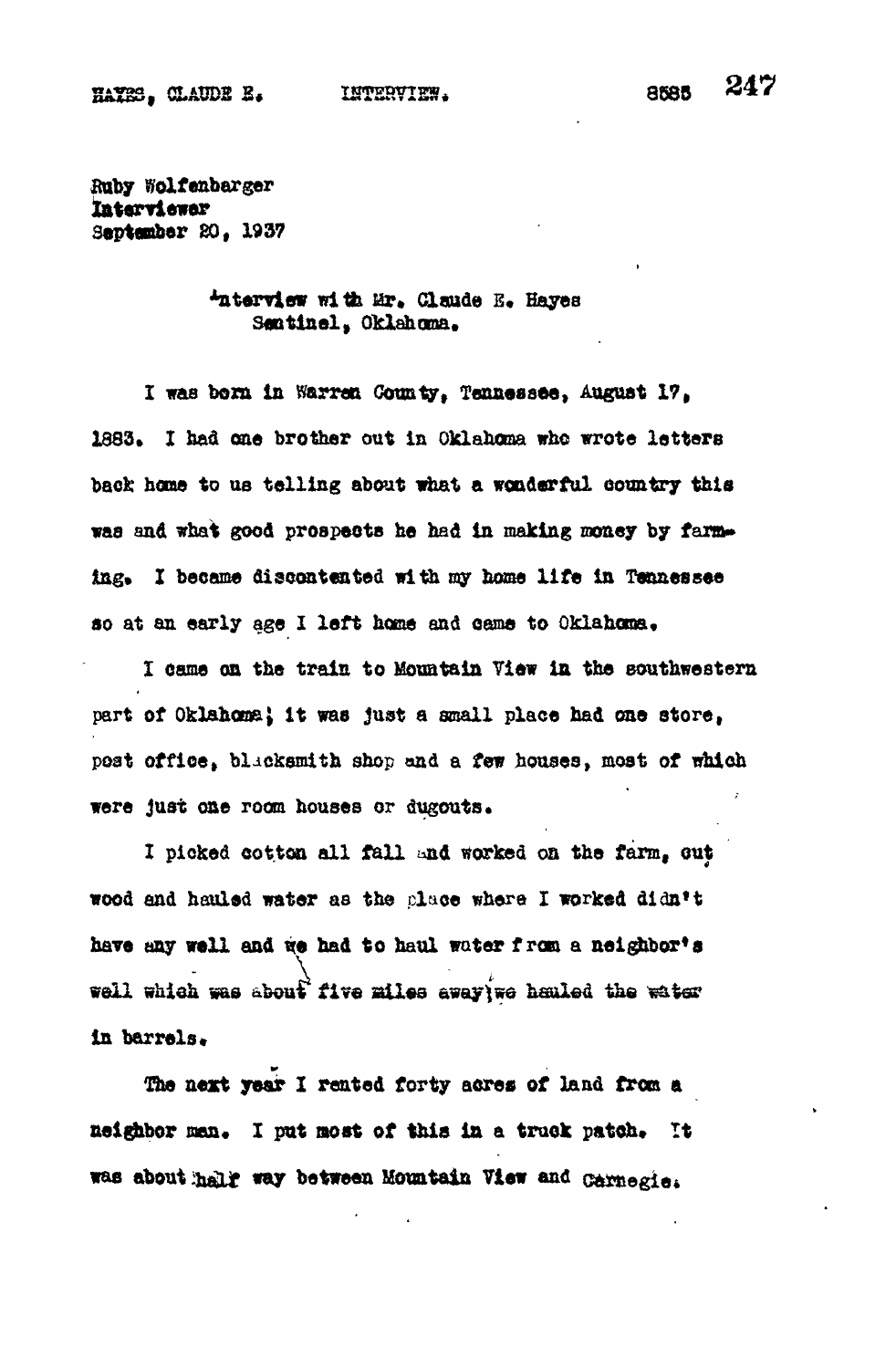$\mathbf{E}$ 

**I planted beans,peas, corn, sweet potatoes, turnips, pumpkins** and tomatoes. I raised a good orop and made a little soney. We had a good year for our crops, had plenty of rain most all spring and summer.

I picked cotton again that year nd saved what little **money I could and after the first of the year I rented one** hundred and sixty acres of land. I had a hard time the first two or three years!I didn't have any farm tools or money either and just had to start at the bottom( nd work up.

**Sly plaee was well improved for that tine5 the land was** almost all in cultivation and was fenced in. We were allowed to turn our cattle out and let them graze. There was lots of grass and plenty of water for our stock.

That year I planted cotton, corn and wheat, I sold my cotton at Mountain View for 5 cents per pound. I got 20 cents per bushel for my corn.

I made my flour out of my wheat that I raised and had my com ground at the grist mill.

**I-bought two cows the first year, some chickens and one pig.** Bach year I tried to add a few cows to my herd, at one time I had twenty head of cattle. I kept my family in plenty of milk